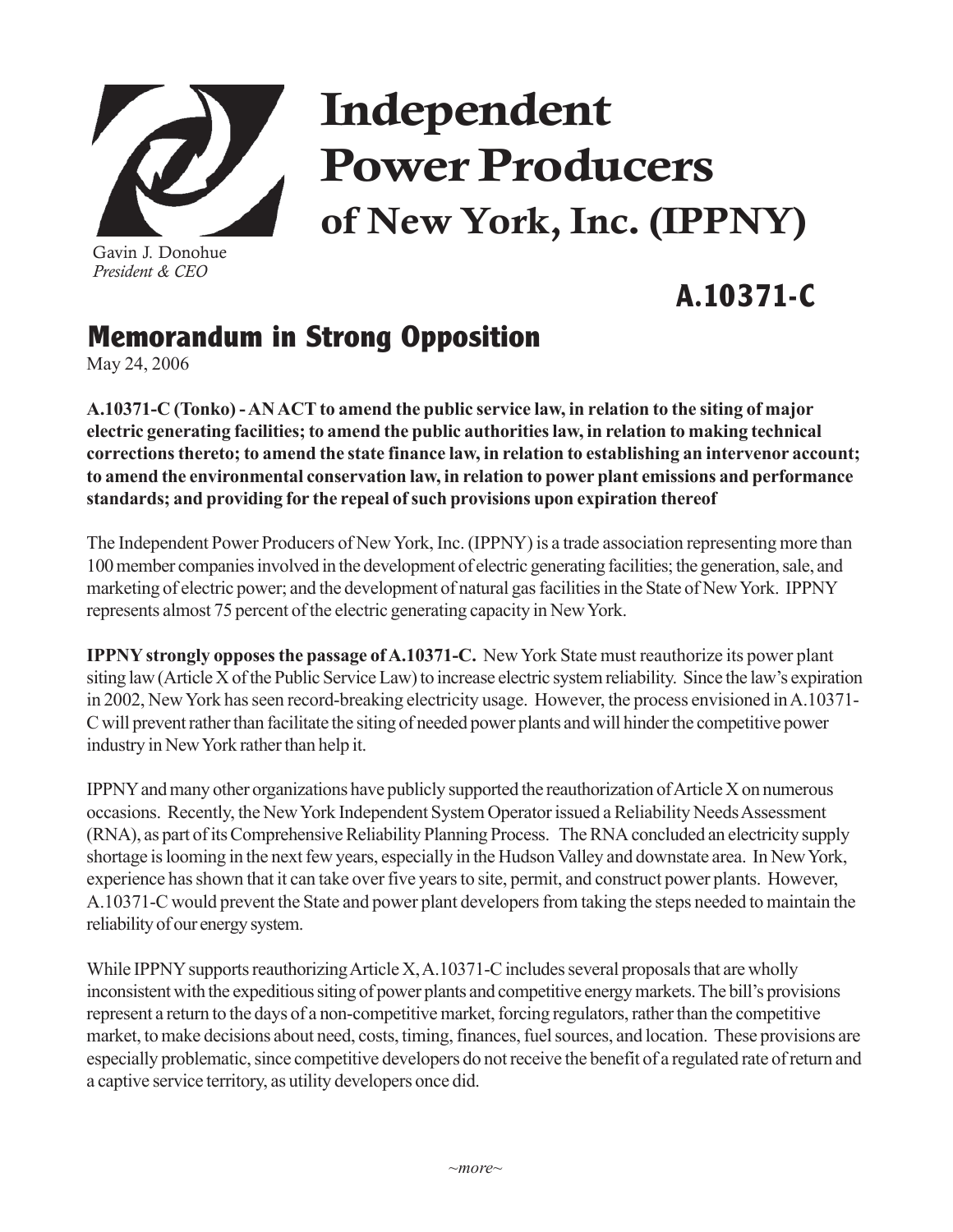

## **IPPNY Memo in Strong Opposition A.10371-C Page 2**

The bill contains requirements that would set the siting process back thirty years to the original enactment of the first siting statute (former Article VIII of the Public Service Law); these provisions may have been suitable for regulated, vertically integrated electric utilities of the 1970's that charged captive ratepayers for all decisions, but these mandates are totally inapt for competitive, non-rate-based generators who absorb the cost consequences of power plant construction. New York is meeting its energy needs by fostering competition. The State should not be involved in micro-managing the competitive process. Indeed, the Staff of the NYS Department of Public Service recently issued a report highlighting the benefits competitive markets have brought to New York. By effectively creating a return to a power plant regime that tightly fetters market forces, this bill would put those benefits at risk and endanger any new benefits that may accrue as competitive markets continue to develop.

Before it expired, the Article X process was the most comprehensive and expensive in the country. The law worked, scrutinizing the siting of proposed facilities 80 megawatts (MW) or larger and successfully certifying more than ten facilities totaling over 5,000 MW. The bill would raise Intervenor Fund fees by at least \$200,000, a 66 percent increase. No Intervenor Fund ever was exhausted under Article X before it expired, and the provision to increase these fees puts an even larger up-front and unnecessary burden on companies willing to develop plants in New York. Furthermore, lowering the Article X review threshold from 80 MW to 30 MW would force smaller plants into this expensive process. As a result, New York will not be able to site the new generation it needs, and scarce supplies of electricity will, at best, drive prices up and, at worst, cause reliability problems or even blackouts.

Also, the bill would expand significantly the scope of the application and ensuing hearing processes and increase burdens on the DEC, NYSERDA and applicants, beyond the requirements of the State Environmental Review Act, the expired Article X law, and federal law. These new requirements are especially burdensome for smaller power plants, in relation to the potential for environmental impacts from these facilities.

Taken together, the additional burdens and intervenor fees required by the bill would increase significantly the cost of the application, discovery and hearing processes. If the average Article X licensing process costs about \$5 million per applicant, additional requirements under this bill could easily add \$3 million to that amount.

To complicate matters further, the bill also singles out a particular type of technology for different siting treatment. By excluding wind generating facilities from the Article X siting process, the bill would create competitive disadvantages among companies and between technologies. New York State's energy policy is to obtain and maintain safe, reliable, and diverse energy supplies and to accelerate the development and use of renewable energy resources. As an extension of that fuel diversity policy, the State has committed to increasing renewable energy supplies; yet, this bill would negatively impact fuel diversity. The Article X siting process should be fuel and technology neutral, in order for the competitive marketplace to determine which types of facilities will meet a given need most efficiently.

Additionally, the siting process envisioned in this legislation could complicate federal delegation to issue air and water permits. The bill would authorize the Siting Board to seek delegation of this authority from the Federal